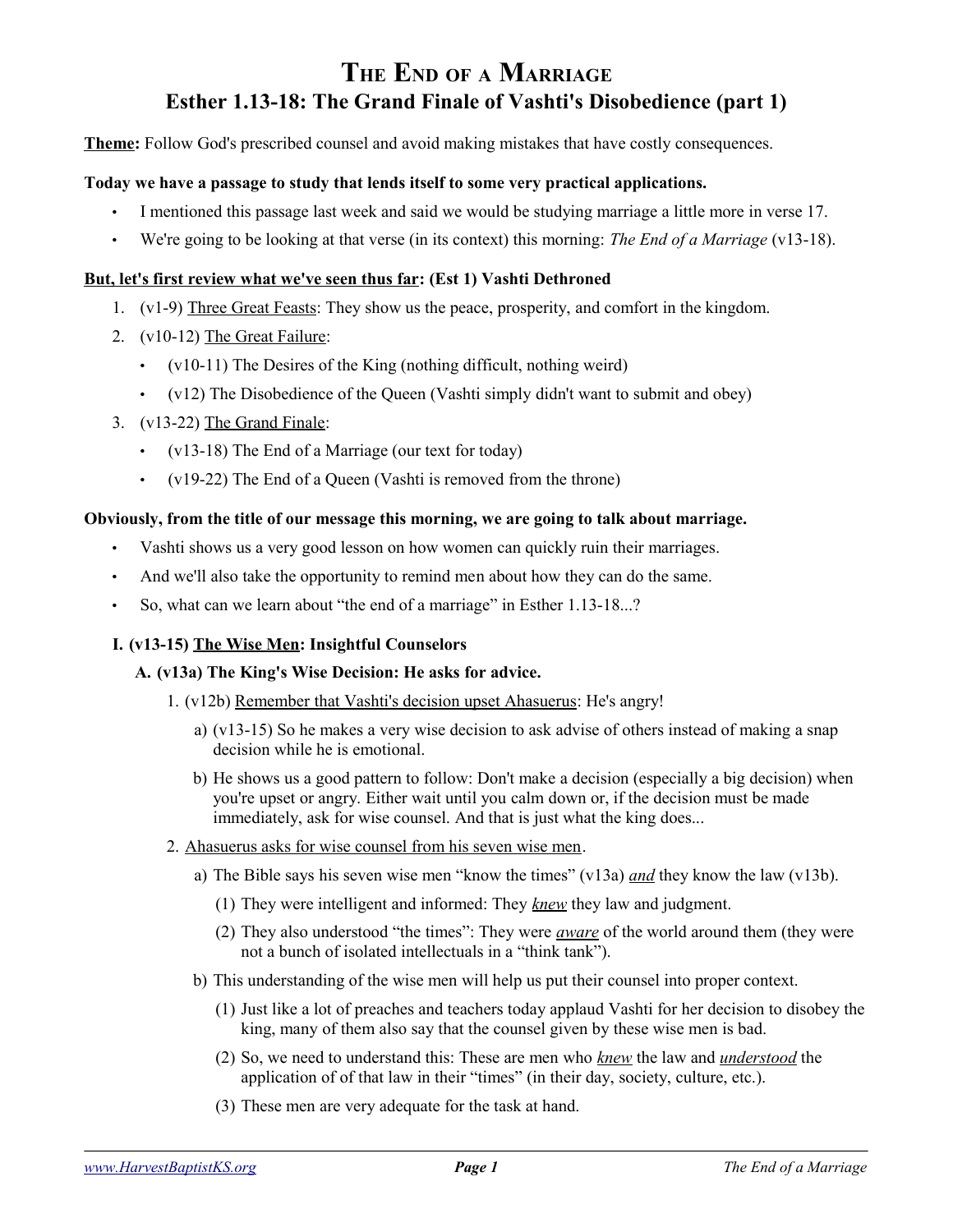### **B. (v13b) The King's Wise Habit: Seek wise counsel!**

- 1. Notice what this verse says: "...for so was the king's manner..."
	- The king made a habit (a manner, a custom) out of seeking wise counsel.
- 2. All of us would benefit from a "manner" (habit) like this!
	- a) All of us should build into our lives this kind of habit: Asking counsel and advise of those who "know the law" (the Scriptures) and who also understand "the times" (in which we live).
	- b) We can find this kind of wise counsel from wise people (those with knowledge  $\&$  experience).
		- (1) (Prov 20.18) Every big decision ("purpose") we have to make should be evaluated with wise counsel (with good advise).
		- (2) (Prov 24.6) And, like Ahasuerus has seven men that counseled him, so should we seek out the advice of several people (a "multitude," not just one).
	- c) But we should also remember where we can find the unfailing advise of a multitude of perfect counselors:
		- (1) (Ps 119.24) The words of God should be our ultimate and final counsel in every decision.
		- (2) And this is why we can see a picture of the Word of God (Scripture) in the seven wise men that Ahasuerus consulted:
			- (a) (Ps 12.6) There are *seven* wise men: They picture the *seven* times God purified (refined) His words here on earth.
				- God's words were perfect when given and perfectly preserved on earth after that.
			- (b) (Est 1.14b) Ahasuerus' seven wise men were "first in the kingdom"—there was no one higher than they in their office.
				- (Ps 138.2) The same is said of God's Word.
			- (c) (Est 1.14, 16) Notice also who speaks for the seven wise men: *Memucan*.
				- i) His name means three things, each of which shows us a picture of God's Word.
				- ii) He name means *established*: (Eph 4.11-13, esp. v13) The Word of God *establishes* us (stable, rooted, firmly grounded) in the faith.
				- iii) His name means *prepared*: (2Tim 3.15-17) The Word of God *prepares* us for every good work.
				- iv) His name means *strong in authority*: And, obviously, Scripture is our *final authority*.
- 3. So as we work through this passage, let's remember that these seven wise counselors show us a picture of God's wise counselors: *The words of Scripture*.
	- a) Ahasuerus had the good habit (manner, custom) of seeking wise counsel, and so should we.
	- b) With that in mind, what is the wisdom given by the wise men—what is the insightful counsel given by the insightful counselors?

## **II. (v16-18) Their Wisdom: Insightful Counsel**

#### **A. (v16) Memucan speaks for the seven wise counselors.**

- 1. Remember, he is a good picture of God's wise counsel: Scripture.
- 2. What this man says lines up perfectly with God's will that is revealed in God's Word.

#### **B. (v16) A good reminder: Sin brings consequences... for the whole kingdom.**

• Your sin will not only bring *you* judgment and grief, but it will also bring much the same consequences to those in your "kingdom" (your life).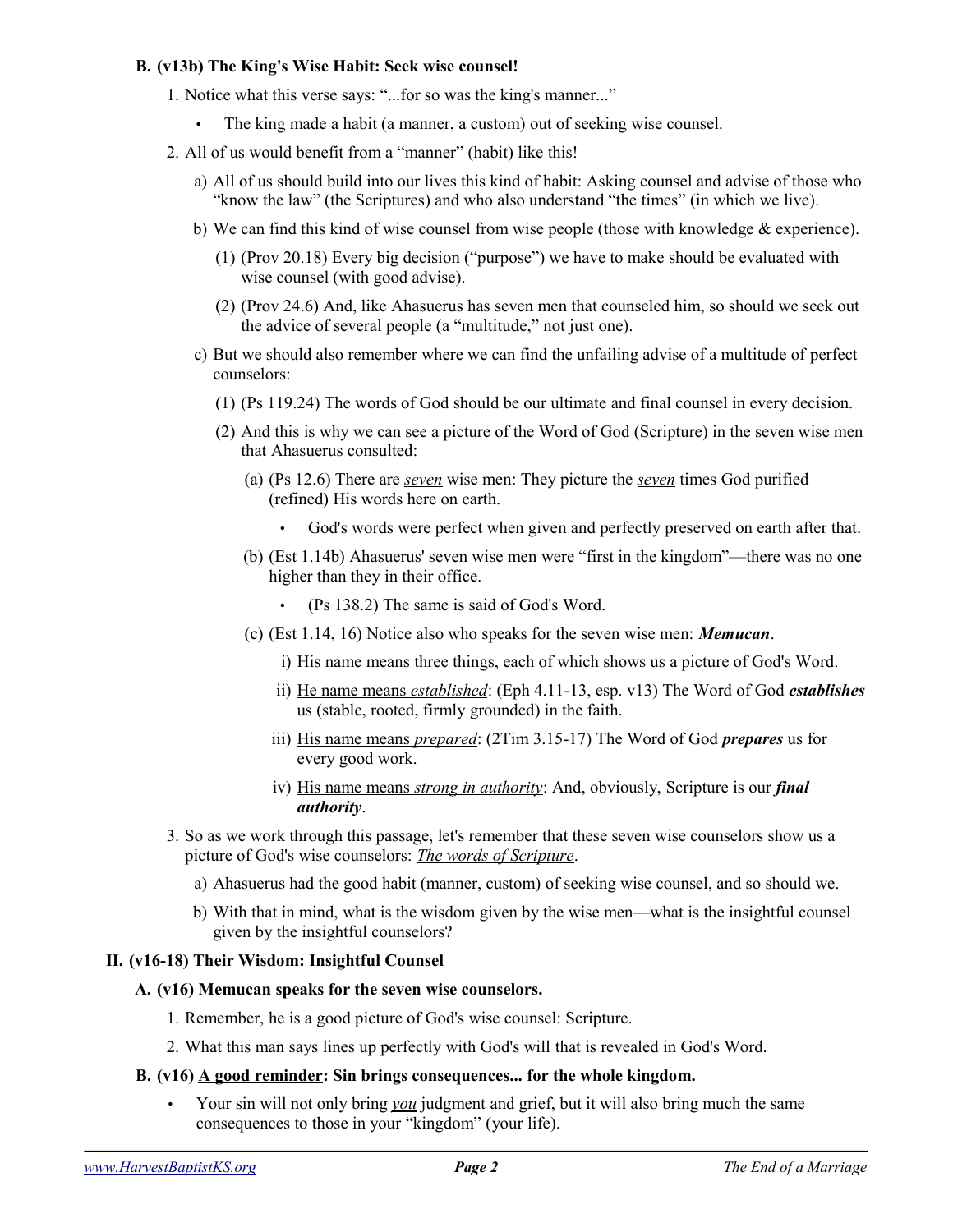## **C. (v17-18) Memucan warns the king of the dangers of not dealing with this issue.**

- 1. Disobeying the king is bad, but there is another risk here that is even worse...
	- a) The queen could quickly become an example for the other women in the kingdom to follow.
	- b) Without quick and decisive judgment on Vashti for her disobedience, others will be tempted to do the same.
	- c) And so we see that the wise counsel from Memucan has a clear, defined, and even biblical purpose or goal: *Maintain order in the kingdom*.
- 2. Remember that Vashti's sin was her decision to not submit to God's established order.
	- a) God's order: (Gen 3.16) The man is the head of head of the woman; the woman is given to the man to be his helpmeet in the mission.
	- b) (1Cor 11.1-16) That same structure and order in society and the family is seen in the NT.
- 3. (v17-18) Memucan mentions two specific dangers of not dealing with this issue correctly:
	- a) First: (v17) Women will feel the liberty to despise their husbands.
		- (1) Now, I'm sure that is something totally foreign to us, in our marriages today...
		- (2) I'm sure no one has ever experienced this in their marriage since biblical times...
	- b) Second: (v18) There will arise "much contempt" and "wrath."
		- (1) The "much contempt" is the wife: Contempt for her husband (like Vashti).
		- (2) The "wrath" is the husband: (v12b) He'll get angry because of her contempt for him.
		- (3) Now, let me say this: "Contempt" is *the* sin of many (most? all?) women in the marriage relationship. It is an easy sin to fall into, and perhaps the easiest.
			- (a) This sin is one of the "biggies" when it comes to mistakes women make in marriage.
			- (b) There are certainly other problems that arise between a wife and her husband, but *this one* is more often than not the root that destroys a marriage.
			- (c) So, I'd like to use this opportunity to talk about how to destroy a marriage...
- 4. How to destroy your marriage in one easy step (wives first... then husbands...):
	- a) **First:** Women can quickly destroy their marriages by "wearing the pants in the family" (taking charge and usurping the authority of their husbands).
		- (1) This is like the sin of Vashti: Her husband was despised in her eyes... she had contempt for her husband... and she refused to follow him and his leadership (she took charge!).
		- (2) (1Tim 3.4, 12) We need to remember that the "rule" of the home (the leadership of the family) is the responsibility of the man (the husband, the father), not the woman.
		- (3) And here we see the mistake Vashti made:
			- (a) She was bossy, mouthy, and independent (*she* was in charge and *she* was *not* going to submit to her husband's wishes; *she* knew better and so *she* refused to follow him).
			- (b) And, therefore, *she* caused her divorce (just like many women today, even though they would never admit it was their fault).
			- (c) (v17) Vashti *despised her husband*, and because of that she refused to submit to him.
			- (d) (v18) That despising was the result of Vashti holding her husband in *contempt*.
				- i) To hold someone in *contempt* is to despise, dishonor, or disgrace them.
					- It's that *attitude* of disobedience, disrespect, disdain, disapproval, disgust, scorn, derision (you think the other is unworthy of considerate treatment).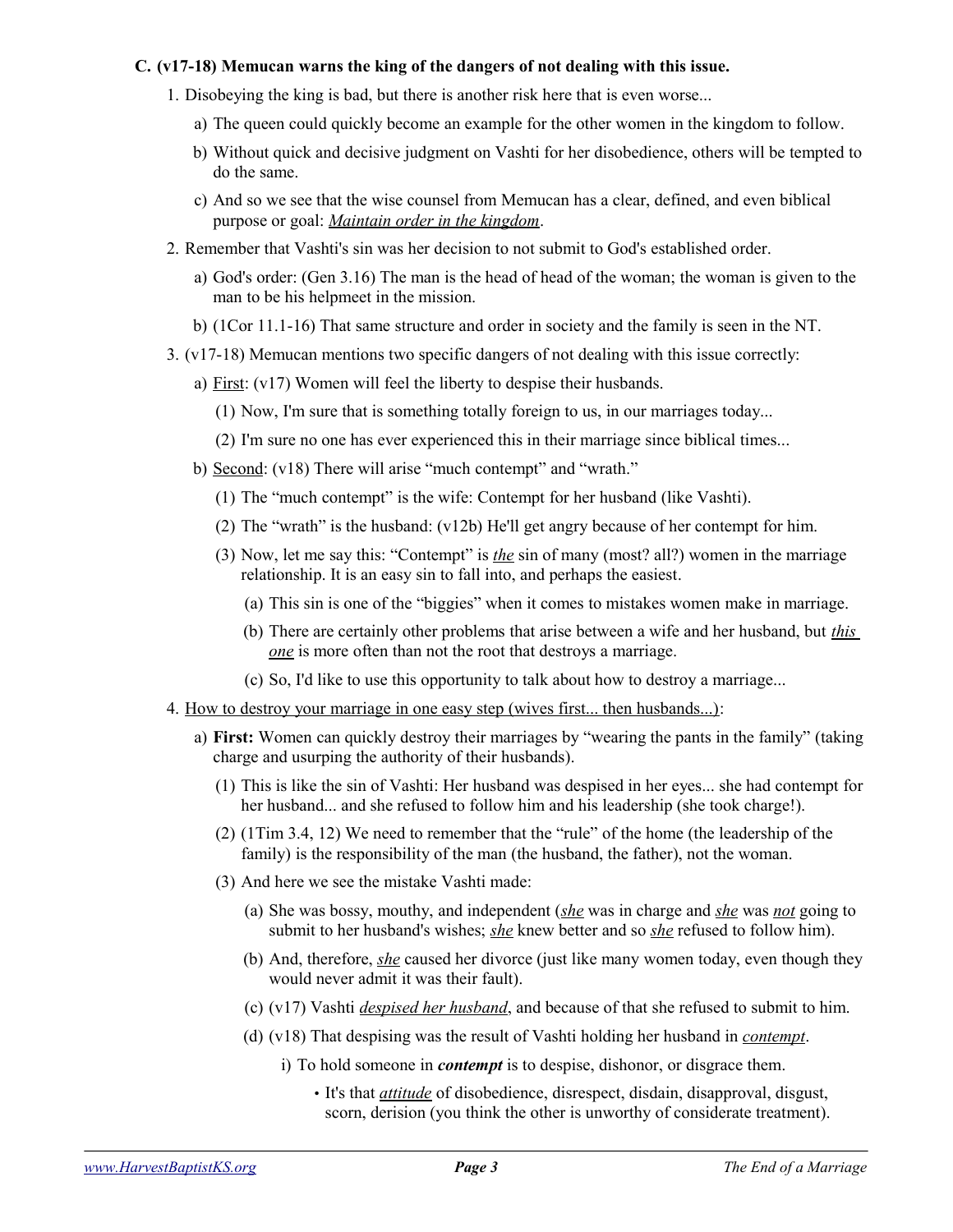- ii) The opposite of contempt for your husband is *admiration*.
	- To *admire* means to regard with pleasure and approval (synonyms: to esteem, to revere, to venerate, *to honor*).
	- Book Recommendation: His Needs, Her Needs by Willard Harley.
		- ◊ I would recommend this book to both married people *and* single people. Married couples could benefit from a "refresher" on how to meet the needs of their spouses. Singles could greatly benefit from it because it will give them an idea of what they'll be getting into should they choose to marry.
		- ◊ I'm not a big fan (at all) of psychology, especially "Christian psychology," and this book is written by a Christian who is a psychologist. It's not a Bible study; it's basically a summary of the experience of Harley's experience as a career psychologist's counseling married couples. So, even though it's a good book, be careful with it.
		- ◊ With that said, most of what he says in the book lines up with Bible principles (many of which are found in Proverbs 5). Those principls also line up with what I've experienced in my 20+ years of marriage and my 15 or 20 years of experience in the ministry as pastor.
		- ◊ His basic premise in the book is that men and women have different needs and they get married (in part) because they need the other to meet those needs (i.e., the *helpmeet* idea—you help meet the needs of your spouse).
		- $\Diamond$  One of the basic needs a man often experiences (a need his wife is to help meet) is that of *admiration*. Listen to what Harley says about admiration and think about how it is the polar opposite of the *contempt* many women feel and express toward their husbands. [From pages 156-157.]

*...honest admiration is a great motivator for most men. When a woman tells a man she thinks he's wonderful, that inspires him to achieve more. He sees himself as capable of handling new responsibilities and perfecting skills far above those of his present level...*

*Admiration not only motivates, it also rewards the husband's existing achievements. ...it gives him more satisfaction than he receives from his paycheck. A woman needs to appreciate her husband for what he already is, not for what he could become, if he lived up to her standards.* 

*For some men... [without admiration] they seem inherently more defensive about their shortcomings... they do not want someone to be critical of them...*

*While criticism [which is an expression of contempt] causes men to become defensive, admiration energizes them and motivates them. A man expects—and needs—his wife to be his most enthusiastic fan. He draws confidence from her support and can usually achieve far more with her encouragement.*

◊ Harley goes on to mention that "carping and criticism" is dangerous: Nagging, finding fault, complaining, scolding, nitpicking, belittling... it's all an expression of a wife's *contempt* for her husband (vs. admiration).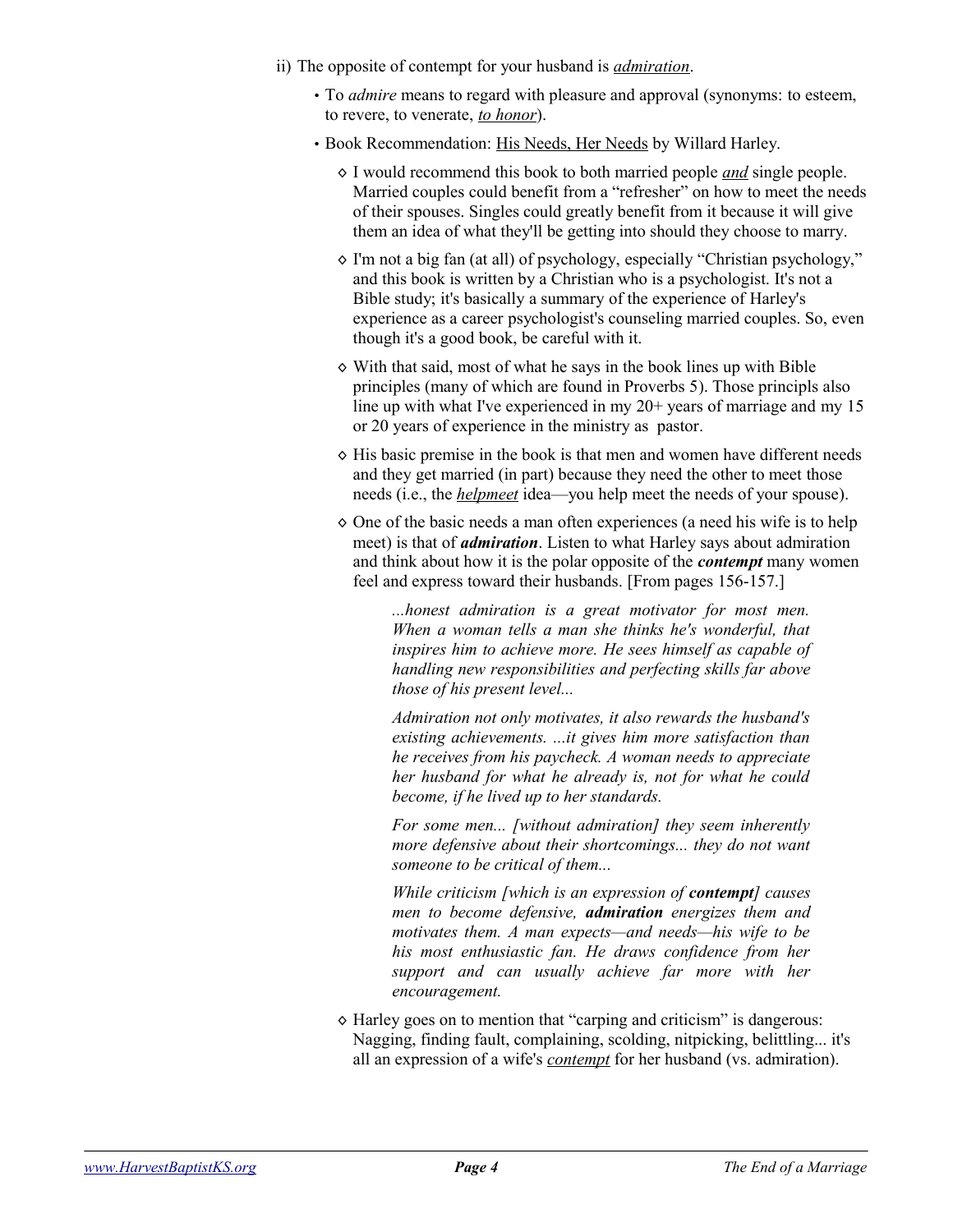- ◊ Women: If *you* do not meet this need in your husband (if you do not express your admiration for him... if instead you express contempt by nagging him, belittling him, ignoring him, disrespecting him, disobeying him...), don't be surprised when someone else does meet that need. Because, if it is a *need* for your husband (like air), *you* are to help meet that need. And if you choose not to, that *need* still exists and he will be drawn away into temptation to meet that need elsewhere because *you played the Vashti*.
- (4) So, women, if you want to destroy your marriage in one easy step, just have an attitude of *contempt* toward him and *despise* him instead of showing him your *admiration*.
- b) **Second:** Men can destroy their marriages by failing to be the leaders God expects them to be.
	- (1) If the husband fails to be the "head of the family," who has to play that role? The wife!
		- (a) This was *not* the case in Esther 1 with King Ahasuerus (he gave clear direction).
		- (b) But, it is often the case in marriages today.
	- (2) So, like the Bible says, "Play the man"!
		- (a) Men, we will fail. Don't expect to be perfect. But, don't be lazy and indifferent either.
		- (b) Work hard (and well) at your job to provide for your family (be a good example).
		- (c) Work diligently at learning the Bible and doing what it says (be a good example).
	- (3) Men: If you want to destroy your marriage in one easy step, fail to be the leader and head of your family that God expects you to be... and that your wife *needs* you to be.
		- (a) And I know... we all have problems... we all fail... we're a mess. I get that.
		- (b) (2Pet 3.18) What God expects is that we grow in grace and in the knowledge of our Lord and Savior, Jesus Christ (*grow* in Him, and you'll be okay).
- c) **Understand this!** Your spouses failure is not your excuse or license to sin.
	- (1) Just because a woman fails in her submission does not mean the husband can just quit being the leader and walk off into sin.
	- (2) And just because the husband is not a good leader, does not mean the wife can be a Vashti.
	- (3) Do what God expects of you regardless of the other!

# **Conclusion:**

## **Esther 1.13-18 shows us the end of a marriage.**

- Vashti held *contempt* in her heart toward her husband and she expressed that contempt in *despising* him.
- She refused to submit to her husband, the king. She had her own idea of what was best. And by doing so, *she* caused her divorce—she ruined her marriage.
- Wives (future wives): Don't be a Vashti! Don't let contempt for him build up in your heart. Choose rather to admire him.
- Men: Don't tempt your wives to hold you in contempt. Be a leader your wife can admire.

## **And let's remember that sin always has consequences, both for us and for those around us.**

- Vashti's sin certainly brought some quick and decisive consequences for her (divorced and dethroned!).
- But, it also affected the people in all the provinces of the kingdom.
- My sin affects me, and it also affects my wife... my children... my congregation... those in my "kingdom."
- Your sin is the same: It has consequences, both for you and for those around you.